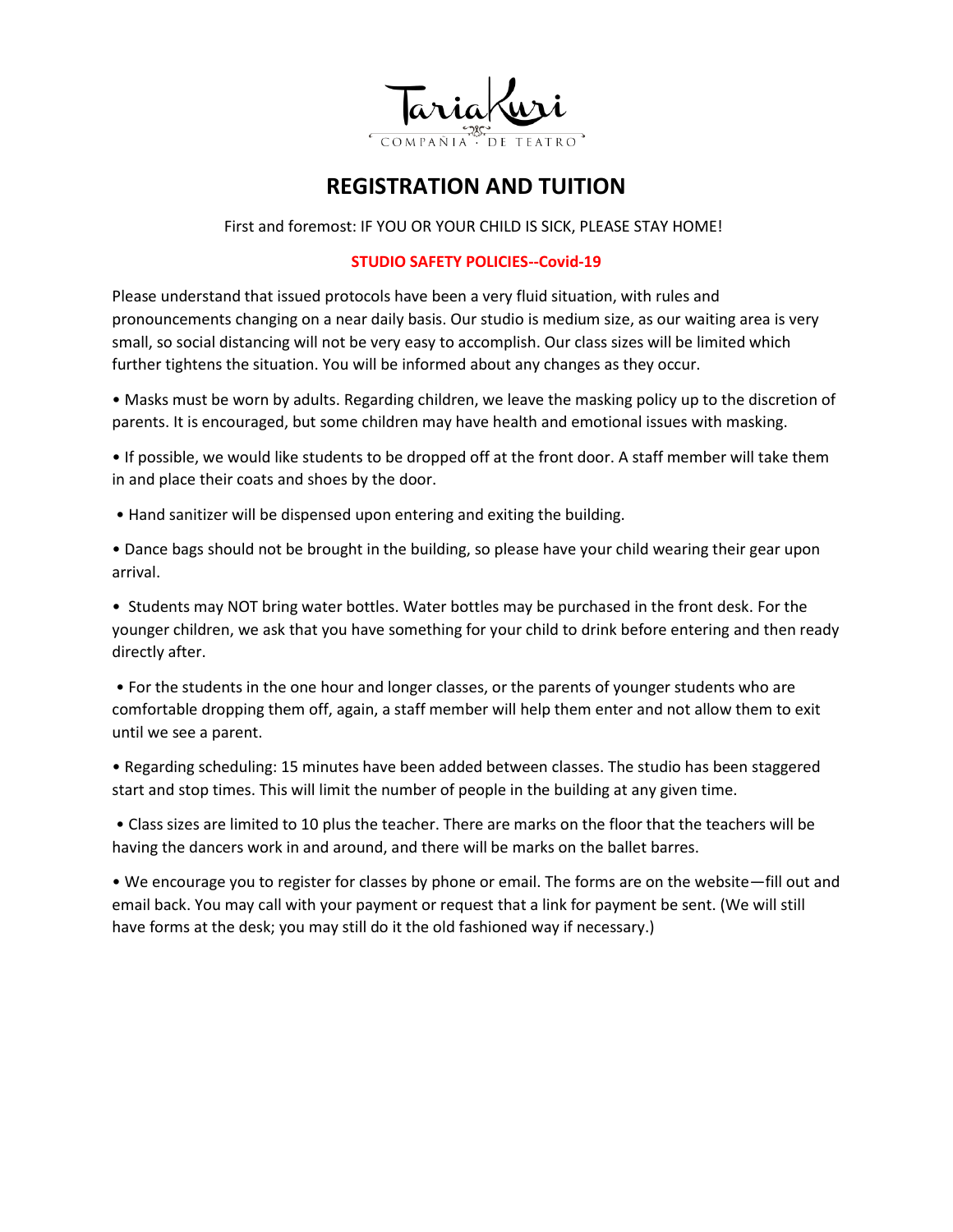

| Any medical conditions of which we should be aware |  |  |  |
|----------------------------------------------------|--|--|--|

Tariakuri COMPAÑIA DE TEATRO

3117 W. 63rd street

Chicago IL 60620